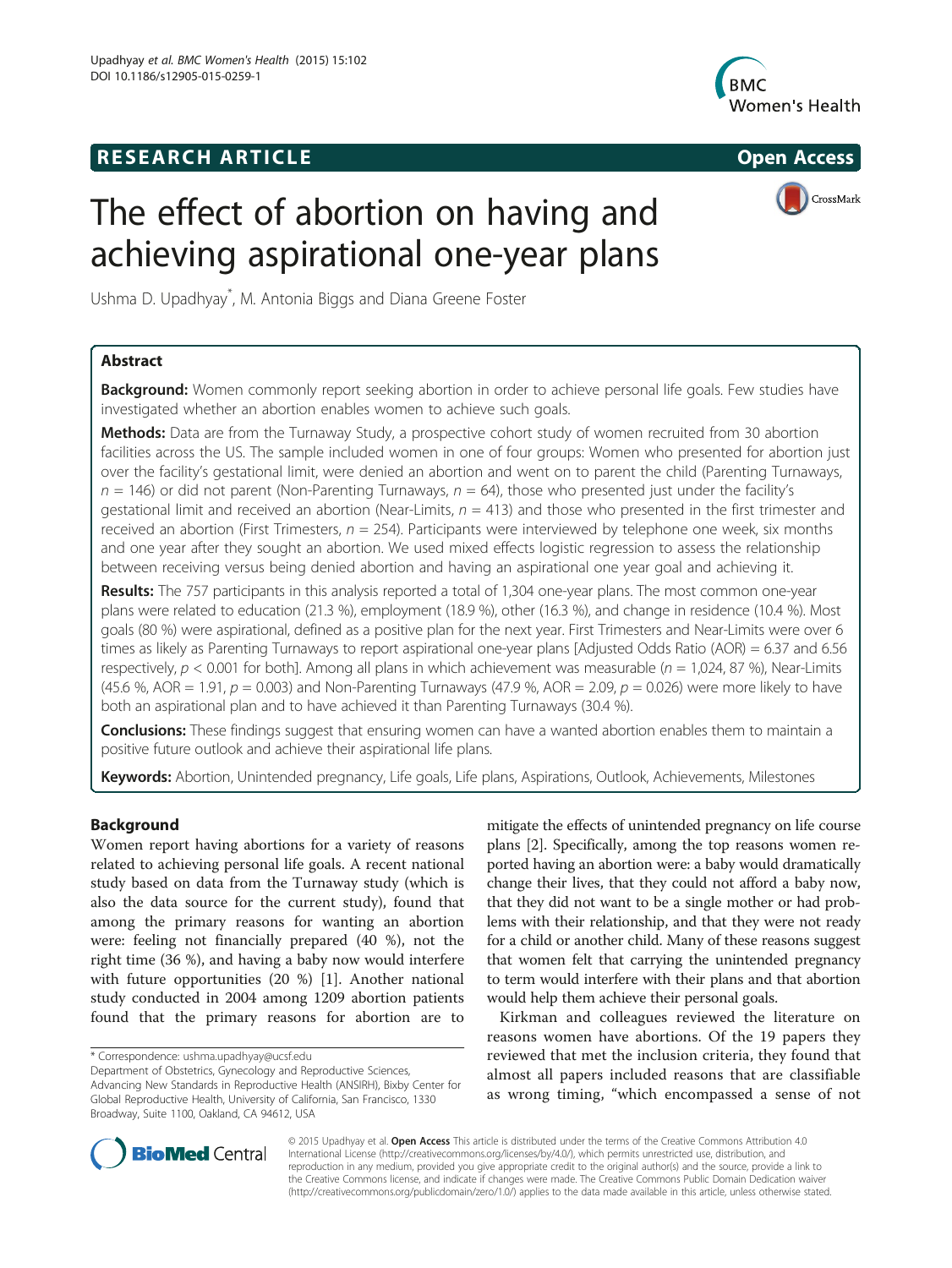being ready for motherhood and the desire not to disrupt education, work, or life plans"[\[3](#page-9-0)].

Several legal scholars and philosophers have used a gender equality framework to support abortion and reproductive rights [[4, 5\]](#page-9-0). The gender equality framework contends that the right to abortion is necessary to ensure equality between men and women. Alison Jaggar argues, "The social assignments of caretaking and often financial responsibility for their children to mothers means that the birth of a child, especially an unwanted child, often severely disrupts women's life plans" [[6\]](#page-9-0).

Popular support for abortion is often based on a desire for women to have access to life opportunities [\[7](#page-9-0)]. A recent poll conducted in two states in the US found that the public considers motherhood or being a primary caregiver as one of the top "things [that] might prevent women from having the same opportunities in life or in work as men."

Despite the prevalent attitudes that abortion enables women to pursue life's opportunities, only a couple of studies have investigated whether an abortion enables one to achieve specific milestones, and such studies usually focus on educational achievements. For example, a 2-year longitudinal U.S. study found that black teenagers from Baltimore who had an abortion were more likely to continue their education than those who carried to term or those who had never been pregnant [[8\]](#page-9-0). Similarly, a 25-year longitudinal study in New Zealand examined the extent to which abortion mitigated educational, economic, and social disadvantages associated with pregnancy among women less than age 21 [\[9](#page-9-0)]. The study found that compared to young women who had unintended pregnancies and carried to term and young women who did not have unintended pregnancies, young women who obtained abortions were more likely to achieve educational milestones. However, there were no differences found in achievement of economic or relationship milestones. The study also found that family, social, and educational characteristics were more likely to explain subsequent life outcomes than whether the woman had an abortion.

Both of these studies had a narrow focus—they looked at adolescent women and used predetermined goals such as high school graduation. They did not include women across the lifespan nor did they consider the woman's own stated life goals. The one U.S. study was done in a single city (Baltimore), and published over two decades ago when access to abortion services and economic conditions were different. Therefore, findings from that study may not be generalizable to the current U.S. context as a whole.

Probably the greatest weakness of these studies, is that they did not include appropriate comparison groups. Women choosing to have an abortion after an unintended

pregnancy may be systematically different than those who never had an unintended pregnancy or those who chose to carry to term. Such unobserved factors may confound any effects found between choosing abortion and achieving life milestones. This study overcomes these methodological weaknesses by comparing two groups of women seeking abortion; women obtaining a wanted abortion compared to women denied a wanted abortion.

Data from University of California, San Francisco's Turnaway Study were used to examine the impact of having an abortion on women's own reported one-year plans. Women who obtained a wanted abortion were compared to women who wanted an abortion but were turned away from getting the procedure because they presented for care after the provider's gestational limit. First, all one-year plans were categorized and it was determined whether each plan expressed a positive goal for the coming year (aspirational). It was assessed whether women who were able to have a wanted abortion were more likely to report an aspirational one-year plan than women denied an abortion. Second, it was assessed whether women who were able to have a wanted abortion were more likely to achieve these aspirational one-year plans one year later.

#### **Methods**

The Turnaway Study is a 5-year longitudinal study of women seeking abortion. The study was designed to assess a variety of outcomes of receiving an abortion compared with carrying an unwanted pregnancy to term. The study received approval from the University of California, San Francisco, Committee on Human Research. All participants provided informed consent.

From 2008 to 2010, the Turnaway Study recruited women from 30 abortion facilities across the United States. Study sites were identified using the National Abortion Federation membership directory and by referral. Sites were selected based on their gestational age limits to perform an abortion procedure, where each facility had the latest gestational limit of any facility within 150 miles. Gestational age limits ranged from 10 weeks to the end of the second trimester. Facilities performed over 2,000 abortions a year on average [\[10](#page-9-0)]. They were located in 21 states distributed relatively evenly across the country.

Women were recruited on a 1:2:1 ratio: women who presented up to 3 weeks over the facility's gestational age limit and were turned away ("Turnaways"), women who presented up to 2 weeks under the limit and received abortions ("Near-Limits"), and women who presented in the first trimester and received abortions ("First Trimesters"). Since the majority (92 %) of abortions in the U.S. occur in the first trimester of pregnancy [[11\]](#page-9-0), comparisons between the Turnaways and the First Trimesters served to assess whether the experiences of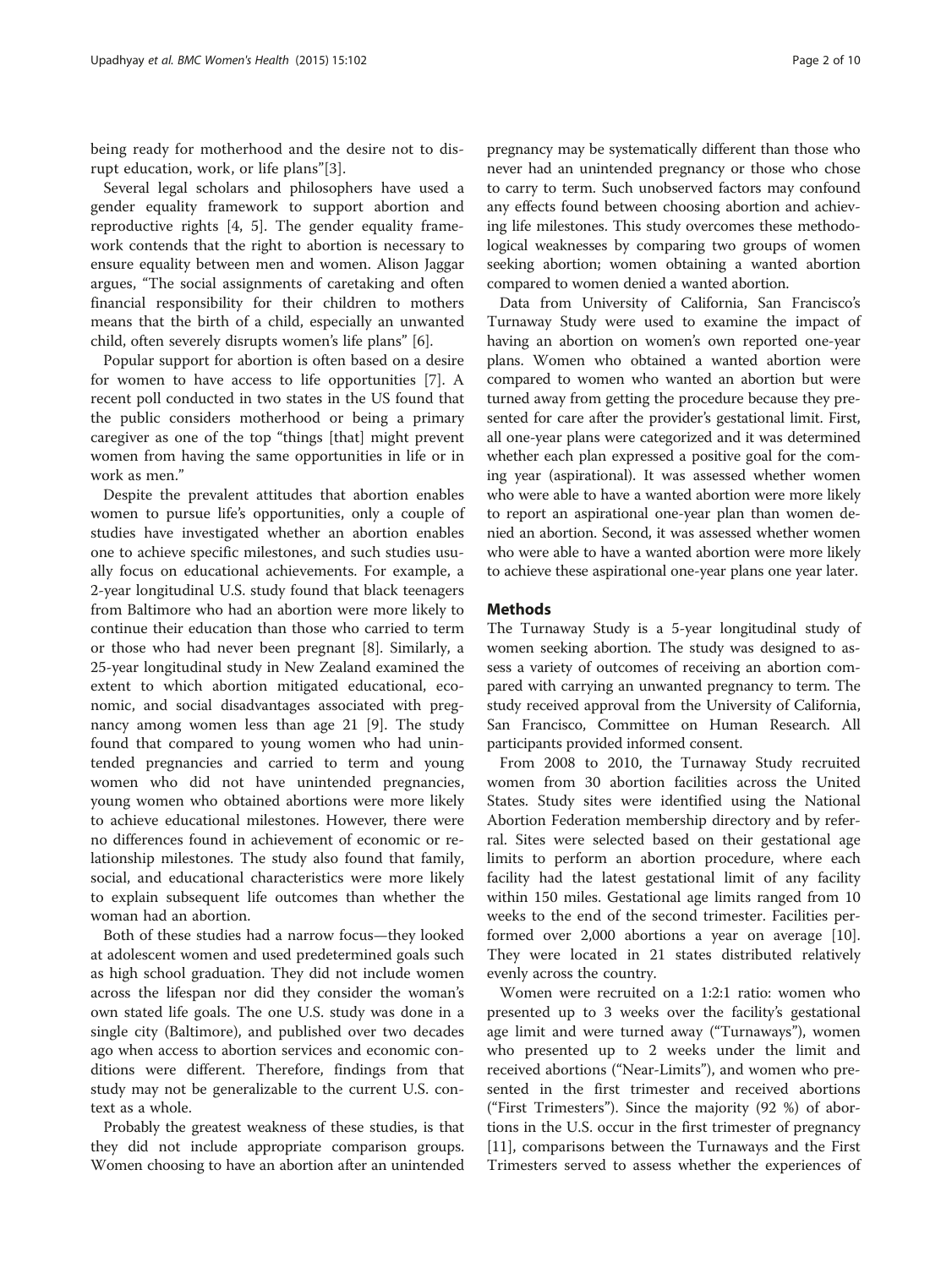women seeking later abortions differ from the typical experience of women having abortions in the U.S.

It was anticipated that relatively few women would meet the Turnaway eligibility requirements; therefore, to ensure a large enough overall sample for analysis without being restricted by the low number of women eligible for the Turnaway group, twice as many Near‐Limit participants were enrolled as Turnaways or First‐Trimester participants. For this analysis, the Turnaway group was divided into Parenting Turnaways and Non-Parenting Turnaways (which included Turnaways who subsequently had an abortion elsewhere, reported that they had miscarried, or placed the child for adoption).

Women were eligible for participation if they sought an abortion within the gestational limits for each of the study groups, spoke English or Spanish, and were aged 15 years or older. Further details on recruitment and methods can be found elsewhere [[12, 13](#page-9-0)]. After the baseline survey, participants were contacted for a follow-up phone interview every six months for five years. Turnaway Study data for this analysis come from interviews done at baseline (one week), six months, and one year after they were recruited at their abortion-seeking visit.

To reduce losses to follow up, researchers collected detailed contact information and participants' preferred methods of communication and confidentiality protection preferences; they also called women after two months to confirm that the woman's primary and secondary contact information was still valid. When participants could not be reached, researchers called each day for up to 5 days. If she still could not be reached, researchers sent up to 3 follow-up letters by mail or email (according to her stated contact preferences) and continued to call at the same frequency for a maximum of 10 sequential days. To compensate respondents for their time, each received a \$50 gift card to a large retail store upon completion of each interview.

#### Measures

During the baseline Turnaway Study interview, participants were asked about sociodemographic characteristics, their reproductive histories, and a final, open-ended question "How do you think your life will be different a year from now?" which was used to capture respondents' one-year plans. Respondents were permitted to provide as long a response as desired. The 6-month and one-year follow-up interviews included questions about whether they were going to school, whether they were working full or part time, what they did for work, their personal and household income, their household composition, their relationships, their children, their life satisfaction, and their emotions regarding the abortion. These items were used to assess whether women achieved their one-year plans.

Many women reported multiple one-year plans. Each individual plan in a dataset that was blinded to study group was considered (although some women's plans were suggestive of her study group). Each plan was categorized by topic: Education, Employment, Financial, Child-related, Emotional, Living Situation/Residence, Relationship Status, and Other. The Other category included vague plans, plans for personal growth, car ownership, health and other plans that did not fit into one of the other eight topics.

Then, the outlook of the plan was determined—whether it was positive, negative or neutral. This determination was based on the tone of the statement and the qualifiers used. If determination was unclear, the plan was categorized as neutral. Two researchers reviewed each plan. Identification of a plan as positive or negative required both researchers agreeing. Positive plans are referred to as "aspirational."

Finally, survey items in the six-month and one-year interviews that would indicate achievement of the plan were identified. Some specific plans required all coauthors to discuss and agree upon the meaning of the plan and whether our interview items were sufficient to measure achievement. The exact timing for residential moves could not be determined so when a plan involved a residential move, she was considered to have achieved the goal if there was evidence that she moved by the second year of the study.

#### Data analysis

First, sample was described, comparing the sociodemographic characteristics of each group to the Turnaway-Parenting group. For all analyses, mixedeffects regression models that included random effects for facility were used, and  $p$ -values that adjust for the clustering of participants within each site are presented. The Turnaway-Parenting group was the reference category for all comparisons.

One-year plans were described by topic and by outlook (negative/neutral/positive). Mixed-effects multinomial logistic regression was used to assess differences in proportions among the study groups.

Finally, two mixed-effects logistic regression models were conducted: The first modeled the likelihood of having an aspirational one-year goal and the second modeled the likelihood of having an aspirational goal and achieving it. Both models assessed the effects of study group and adjusted for baseline covariates: age, race, education, employment, poverty status, union status, parity, and history of anxiety/depression. The unit of analysis was one-year plans and because some women reported multiple plans, mixed-effects models were used to account for clustering by woman and within each site. Statistical significance was set at  $p < 0.05$  for all comparisons and adjusted odds ratios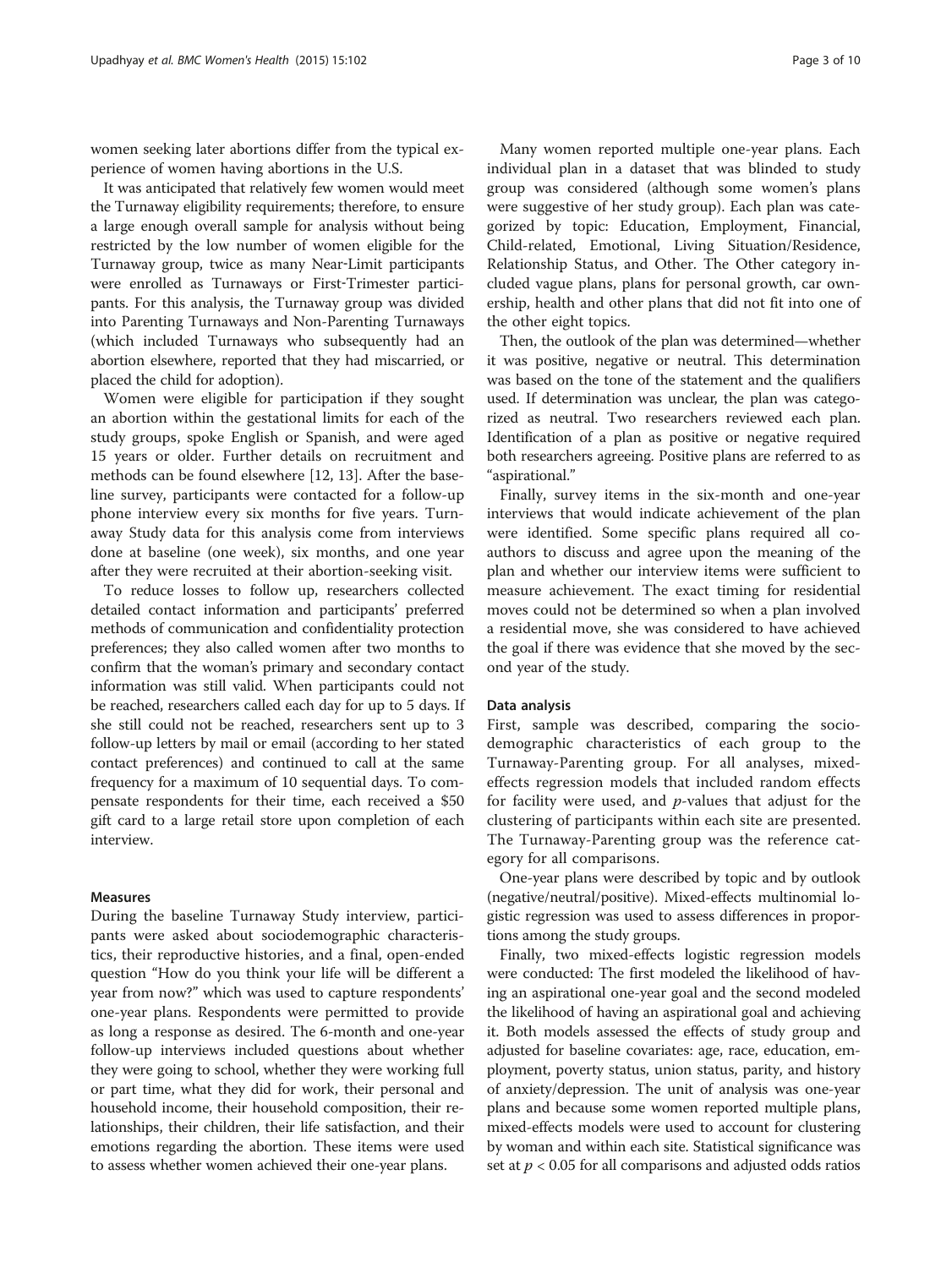(AORs), and 95 % confidence intervals are reported. All statistical analyses were performed using STATA 13 (Stata Corp, 2012).

## Results

Overall, 37.5 % of eligible women consented to complete semi-annual telephone interviews for five years, with no differential participation by study group. A total of 956 women completed a baseline interview 8 days after seeking an abortion. One facility was excluded ( $n = 76$ ) from all analyses because 95 % of women initially denied an abortion obtained one elsewhere, and thus the site did not contribute an adequate sample of Turnaways. Three women in the Near-Limit abortion group and First-Trimester group were excluded because they reported that they chose not to have an abortion after agreeing to participate in the study, leaving a final sample of 877 participants at baseline. This analysis was limited to those who completed a one-year follow up interview—146 Parenting Turnaways, 254 First-Trimesters, 413 Near-Limits, and 64 Non-Parenting Turnaways (see Fig. 1). Of the 877 participants who completed the first interview, 86 % also completed the one year follow-up interview with no differences between those with follow-up data and those who were lost to follow up in the kinds of plans reported at baseline. The final sample of participants in this analysis was 757.

#### Participant characteristics

The only significant differences in socio-demographic characteristics between the Near-Limit Abortion group and the Parenting Turnaway group (among those with one year follow up data) were age and parity (see Table [1](#page-6-0)). Parenting Turnaways were younger and less likely to have previous children than Near-Limits. They did not differ significantly by race, education, marital status, school/employment status, history of child sexual abuse, or history of anxiety or depression.

#### Topics of one-year plans

Because each respondent could give multiple one-year plans, the 757 respondents reported a total of 1,304 plans. Among all participants, plans were distributed among the following themes: Educational (21.3 %), Employment (18.9 %), Other (16.3 %), Changes in Living Situation/Residence (10.4 %), Child-related (10.3 %), Financial (7.8 %), Relationship (5.3 %), Emotional (5.1 %), and Don't know (4.5 %).

At baseline, approximately one week after receiving or being denied an abortion, women in the Parenting Turnaway group were most likely to mention one-year plans related to children—significantly more than Near-Limits, First Trimesters (both  $p < 0.001$ ), and Non-Parenting Turnaways ( $p = 0.001$ ).

Parenting Turnaways were significantly less likely to mention one-year plans related to employment than Near-Limits ( $p = 0.045$ ). They were also significantly less likely to mention one-year plans related to relationships than Near-Limits ( $p < 0.045$ ) and First Trimesters  $(p < 0.002)$  (see Fig. [2\)](#page-4-0).

#### Outlook of one-year plans

The majority of one-year plans were aspirational (80.2 %), followed by neutral/matter of fact one-year plans (17. 6 %) and negative one-year plans (2.2 %). The following are examples of typical aspirational one-year plans in each category (each quoted clause represents a different participant):

Child-related: "Give a good life to my kids," "My daughter will be done with the first year of high school."

Education: "I hope that I will be back in school," "Finished my education."

Emotional: "I just want to be happy," "Less stressful." Employment: "have a better job," "Hopefully I'll be opening my own business."

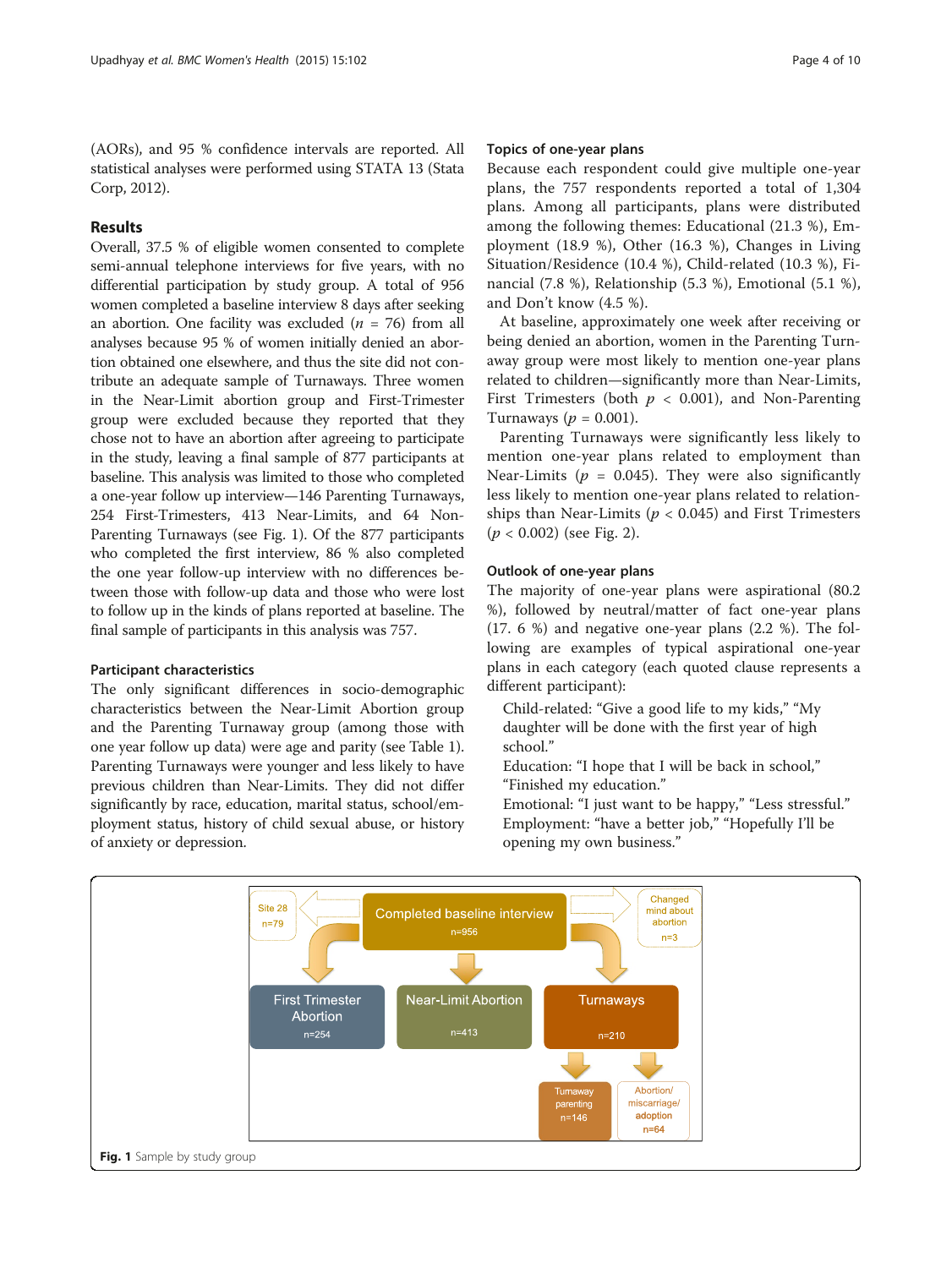

<span id="page-4-0"></span>

Financial: "more financially stable," "more money," "I am hoping to be able to support me and my daughter on my own."

Residence: "won't live with my parents anymore," "I'll probably be in a different country, hopefully Australia," "have my own place for me and my son." Relationships: "I'll be married," "I hope to be divorced," "better relationship," "As long as I stay away from the person I was with, I'll be 100 % better." Other: "I'm hoping to take better care of myself," "Have my own car," "Good, I mean, I don't know."

Neutral/matter of fact responses most often included having a child, but also included statements about life being the same, or life being different without further comment suggesting how the respondent felt about it. The following are examples of typical neutral one-year plans in each category:

Child-related: "I guess I will have three children instead of two," "Kids will be older." Emotional: "This experience has changed me. I can't quite articulate it yet but I imagine it will still be impacting me a year from now" Residence: "In process of moving." "living situation

will be the same." Relationships: "I don't plan on having a family or getting married." "I don't think I want to have any relationships. Or think about anything like that" Other: "I don't know," "I don't think it will be any different."

Among all groups, there were 30 negative one-year expectations and one-third of these focused on the change in quality of life and the woman's emotions with a new child. The following are examples of typical negative one-year plans in each category:

Child-related: "More stressful and hectic with having two kids" and "I'll be running back and forth to day care having to pay someone to watch my child." Education: "I don't think I'll be going to school," "I am going to have to work twice as hard to get through school and stuff."

Emotional: "I'll still be thinking about the abortion," "It will be very different. I don't think I will be happy. It will be very difficult for me. I don't know what I will do."

Employment: "I believe that I will be working two jobs, working really hard to support two kids." Financial: "I think that I will have four children instead of three and I will probably have less money," "My living situation is all I can afford." Residence: "I won't be living with my family and I'll

have a kid. I think it will be a little bit more challenging."

Other:" I'm living day by day, so I don't know." "I think that it will be the same. I don't see a future."

One-year plans were significantly more likely to be aspirational among First Trimester (84.3 %), Near-Limit (85.6 %), and Turnaway-Not Parenting (80.9 %) groups compared to the Turnaway-Parenting group (56.3 %,  $p < 0.001$  for all comparisons) (see Fig. [3](#page-5-0)). In a model adjusting for potential covariates, First Trimesters and Near-Limits were over 6 times as likely as Parenting Turnaways to report aspirational one-year plans (Adjusted Odds Ratio  $(AOR) = 6.37$  and 6.56 respectively,  $p < 0.001$  for both). Non-Parenting Turnaways were four times as likely to report aspirational one-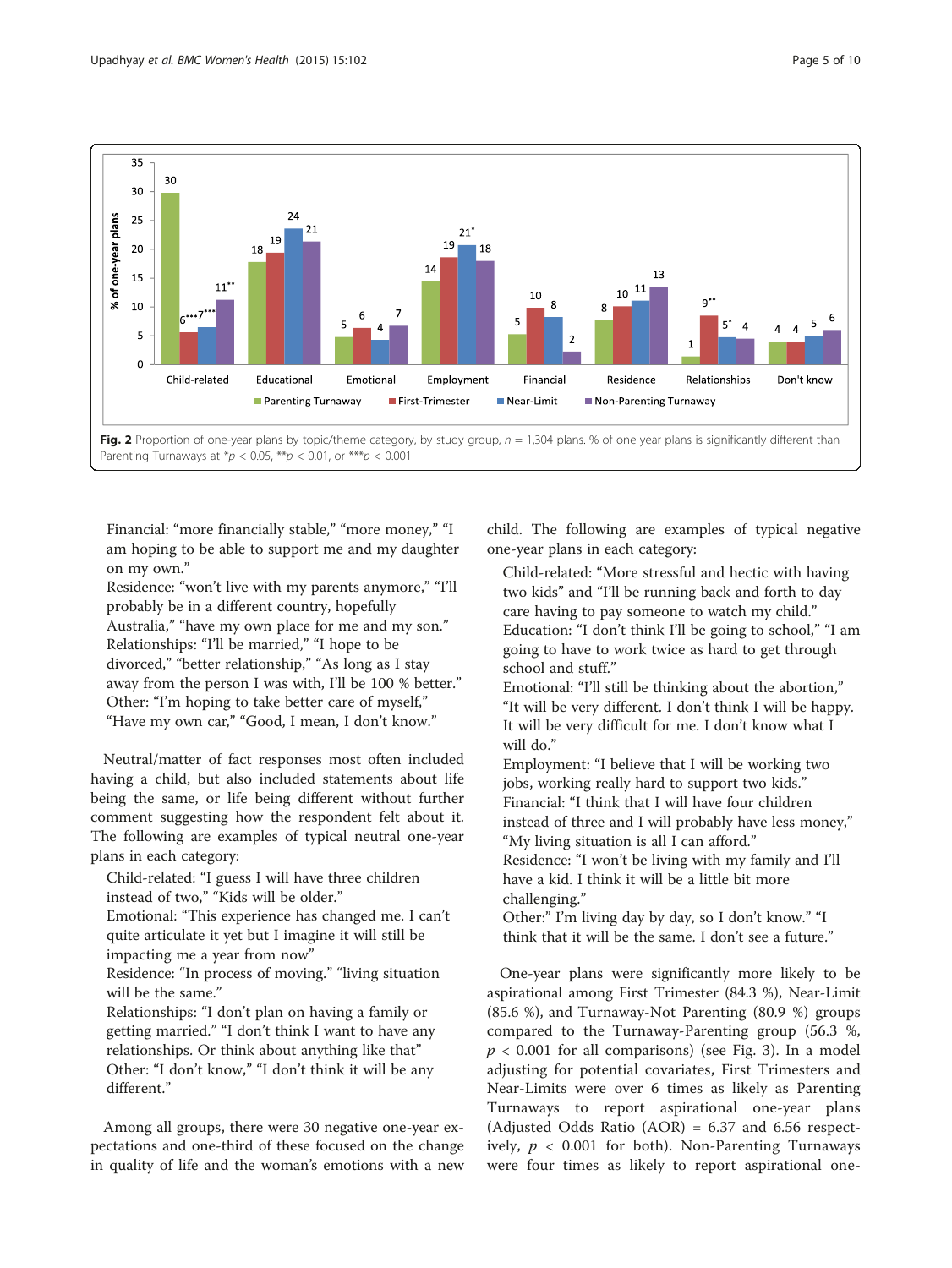<span id="page-5-0"></span>

year plans (AOR = 4.00,  $p < 0.001$ ). The only other significant predictor of having an aspirational plan was marital status with married women less likely to have positive one-year plans than unmarried women  $(70.9 \% \text{ vs } 81.1 \% \text{ AOR } = 0.56, p = 0.04)$  (see Table [3](#page-8-0)).

#### Achievement of one-year plans

Among the 1,046 total aspirational plans across study groups, it was possible to assess whether 87.1 % were achieved by one year using a range of items included in the interview guide. The most common measures used to assess achievement of plans included whether the participant obtained a specific degree or graduated, whether she had a higher income, whether she was in school, whether she was working, whether she moved out of her parents' house and/or living out on her own, whether she moved, and whether she felt satisfied with her life (used to evaluate happiness).

Achievement of 12.9 % ( $n = 133$ ) of life plans could not be measured because they were either too vague or appropriate data to verify if the goal was achieved was unavailable. For example, vague unmeasurable goals included: "I hope and think I'm going to be more on track—more stable. Getting everything straightened up" and "Hopefully be in a better more stable place." Wanting greater stability in the future was a common unmeasurable theme. Goals that were unmeasurable also included those for which no information was collected such as goals about car ownership, being in a good relationship with a new partner, and participants' hopes for family members' achievements.

Among the 899 aspirational plans that were measurable, 47.3 % were achieved. There was no difference by study

group in the achievement of aspirational plans among women who reported them—Parenting Turnaways: 46.2 %, First Trimesters: 44.7 %, Near-Limits: 48.3 %, the Non-Parenting Turnaways: 52.3 % (not shown in tables). Among the measurable aspirational plans, women were most likely to achieve child-related plans (88.9 %), which most often entailed having a new baby. Women were also highly likely to achieve their financial (72.9 %) and other plans (72.5) within one year. They were least likely to achieve their educational (30.9 %) and relationship status (18.0 %) plans (Table [2](#page-7-0)). There were no significant differences in achievement within each plan type by study group.

However, among all measurable plans ( $n = 1,024$ ), Near-Limits (45.6 %, AOR = 1.91,  $p = 0.003$ ) and Non-Parenting Turnaways (47.9 %, AOR = 2.09,  $p = 0.026$ ) were significantly more likely to have both an aspirational plan and to have achieved it than Parenting Turnaways (30.4 %) (see Table [3](#page-8-0)).

### **Discussion**

This study found that women who were denied an abortion were less likely to have aspirational one-year plans than those who obtained an abortion. Those who were denied an abortion were more likely to have neutral or negative expectations for their future. Whether or not a person has aspirational plans is indicative of her hope for the future. Without such plans or hopes, she misses out on opportunities to achieve milestones in life.

These findings suggest that shortly after being denied an abortion, many Turnaways may have scaled back their one year plans knowing that they were going to have to carry an unwanted pregnancy to term.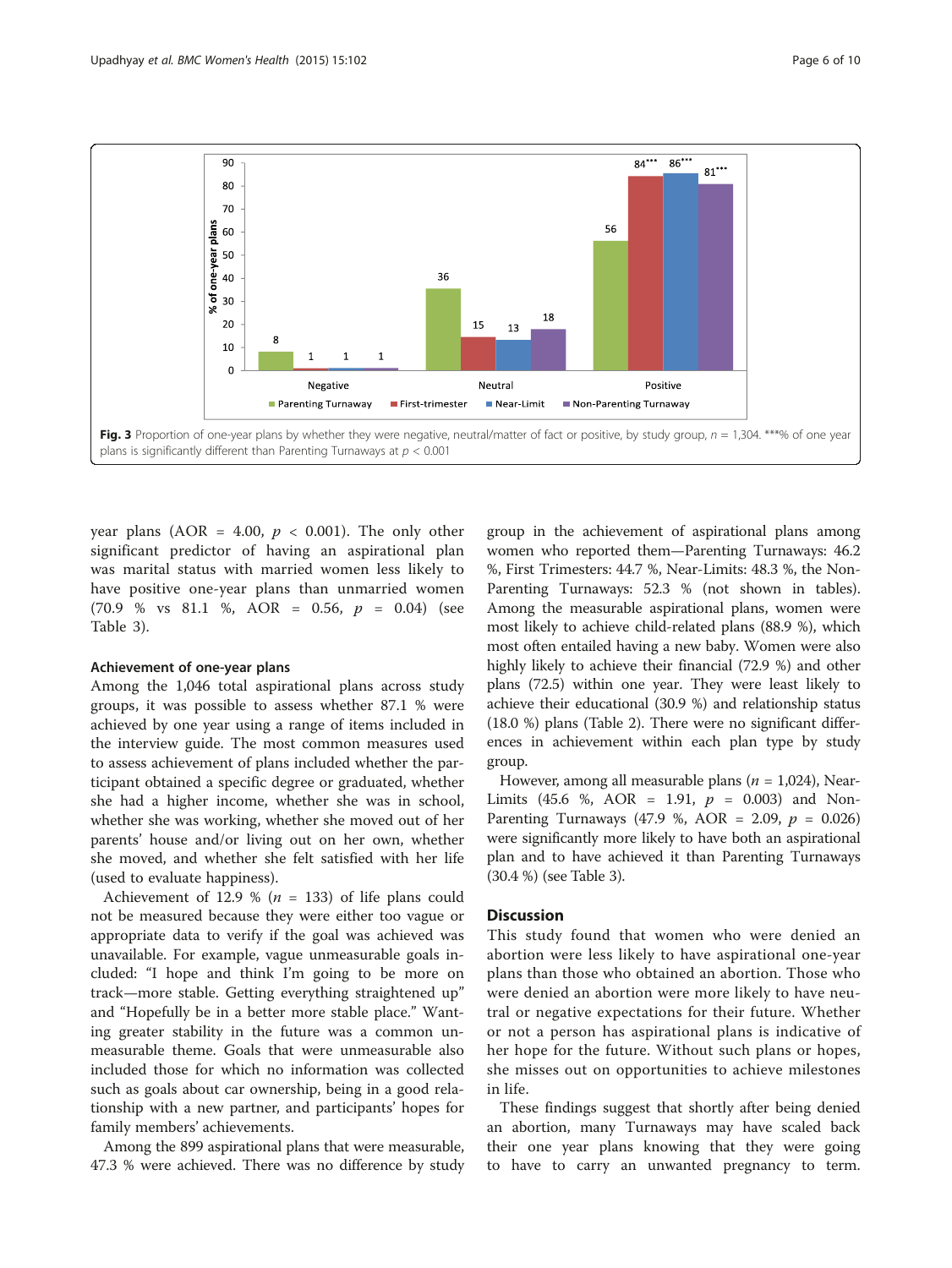|                                               | Parenting<br>turnaways<br>(PT) | First<br>trimesters (F) | Near limits<br>(N) | Non-parenting<br>turnaways (NPT) | Total N   |        | $p$ -value | $p$ -value | $p$ -value |
|-----------------------------------------------|--------------------------------|-------------------------|--------------------|----------------------------------|-----------|--------|------------|------------|------------|
|                                               | $(n = 146)$                    | $(n = 254)$             | $(n = 413)$        | $(n = 64)$                       |           |        | PT vs F    | PT vs. N   | PT vs. NPT |
| Total                                         | 16.2                           | 29.9                    | 46.9               | 7.0                              | 100.0 757 |        |            |            |            |
| Age category                                  |                                |                         |                    |                                  |           |        |            |            |            |
| $15 - 19a$                                    | 29.3                           | 14.2                    | 16.1               | 18.9                             | 17.8      | 135    |            |            |            |
| $20 - 24$                                     | 33.3                           | 27.9                    | 40.0               | 43.4                             | 35.5      | 269    |            |            |            |
| $25 - 34$                                     | 33.3                           | 49.1                    | 36.6               | 30.2                             | 39.4      | 298    |            |            |            |
| $35 - 46$                                     | 4.1                            | 8.8                     | 7.3                | 7.5                              | 7.3       | 55     | 0.001      | 0.02       | <b>NS</b>  |
| Race                                          |                                |                         |                    |                                  |           |        |            |            |            |
| Non-Hispanic white                            | 23.6                           | 39.8                    | 31.8               | 37.7                             | 33.3      | 252    |            |            |            |
| Non-Hispanic black                            | 35.8                           | 31.9                    | 32.7               | 32.1                             | 32.9      | 249    |            |            |            |
| Latina                                        | 26.8                           | 20.4                    | 21.7               | 20.8                             | 22.1      | 167    |            |            |            |
| Multiracial/other                             | 13.8                           | 8.0                     | 13.8               | 9.4                              | 11.8      | 89     | 0.02       | <b>NS</b>  | ${\sf NS}$ |
| Highest level of<br>education                 |                                |                         |                    |                                  |           |        |            |            |            |
| Less than HS                                  | 22.8                           | 15.9                    | 17.7               | 15.1                             | 17.8      | 135    |            |            |            |
| HS or GED                                     | 32.5                           | 28.3                    | 34.6               | 32.1                             | 32.2      | 244    |            |            |            |
| AA, some college, tech<br>school              | 38.2                           | 44.7                    | 40.6               | 45.3                             | 41.7      | 316    |            |            |            |
| College degree                                | 6.5                            | 11.1                    | 7.0                | 7.5                              | 8.2       | 62     | <b>NS</b>  | <b>NS</b>  | ${\sf NS}$ |
| Marital status                                |                                |                         |                    |                                  |           |        |            |            |            |
| Not married                                   | 88.6                           | 88.1                    | 92.1               | 96.2                             | 90.6      | 686    |            |            |            |
| Married                                       | 11.4                           | 11.9                    | 7.9                | 3.8                              | 9.4       | 71     | <b>NS</b>  | <b>NS</b>  | ${\sf NS}$ |
| Employment                                    |                                |                         |                    |                                  |           |        |            |            |            |
| Not in school or<br>employed                  | 33.3                           | 17.7                    | 24.8               | 24.5                             | 24.0      | 182    |            |            |            |
| In school or employed<br>(or homemaker)       | 66.7                           | 82.3                    | 75.2               | 75.5                             | 76.0      |        | 575 0.05   | <b>NS</b>  | ${\sf NS}$ |
| Gestation at Baseline                         |                                |                         |                    |                                  |           |        |            |            |            |
| 3-13 weeks                                    | 1.4                            | 99.7                    | 13.9               | 0                                | 35.7      | 466    |            |            |            |
| 14-19 weeks                                   | 19.2                           | 0.3                     | 19.3               | 49.4                             | 15.9      | 207    |            |            |            |
| 20+ weeks                                     | 79.3                           | 0                       | 66.7               | 50.6                             | 48.4      | 631 NA |            | <b>NS</b>  | <b>NA</b>  |
| Number of children                            |                                |                         |                    |                                  |           |        |            |            |            |
| None                                          | 49.6                           | 40.9                    | 37.0               | 41.5                             | 40.5      | 306    |            |            |            |
| 1                                             | 21.1                           | 23.6                    | 30.5               | 28.3                             | 26.8      | 202    |            |            |            |
| 2 or more                                     | 29.3                           | 35.6                    | 32.5               | 30.2                             | 32.7      | 247 NS |            | 0.04       | <b>NS</b>  |
| History of child sexual<br>abuse or neglect   |                                |                         |                    |                                  |           |        |            |            |            |
| No                                            | 74.8                           | 72.6                    | 73.2               | 79.2                             | 73.7      | 558    |            |            |            |
| Yes                                           | 25.2                           | 27.4                    | 26.8               | 20.8                             | 26.3      | 199 NS |            | <b>NS</b>  | <b>NS</b>  |
| History of diagnosed<br>anxiety or depression |                                |                         |                    |                                  |           |        |            |            |            |
| No                                            | 69.8                           | 69.0                    | 76.6               | 69.8                             | 74.5      | 564    |            |            |            |
| Yes                                           | 30.2                           | 31.0                    | 23.4               | 30.2                             | 25.5      |        | 193 0.04   | ${\sf NS}$ | <b>NS</b>  |

<span id="page-6-0"></span>**Table 1** Baseline characteristics of sample and distribution by study group ( $n = 757$ )

a This age category includes one participant aged 14 who was recruited early in the study before the minimum enrollment age was changed to 15 NS Not significant, NA Not applicable

P-value could not be computed because of empty cell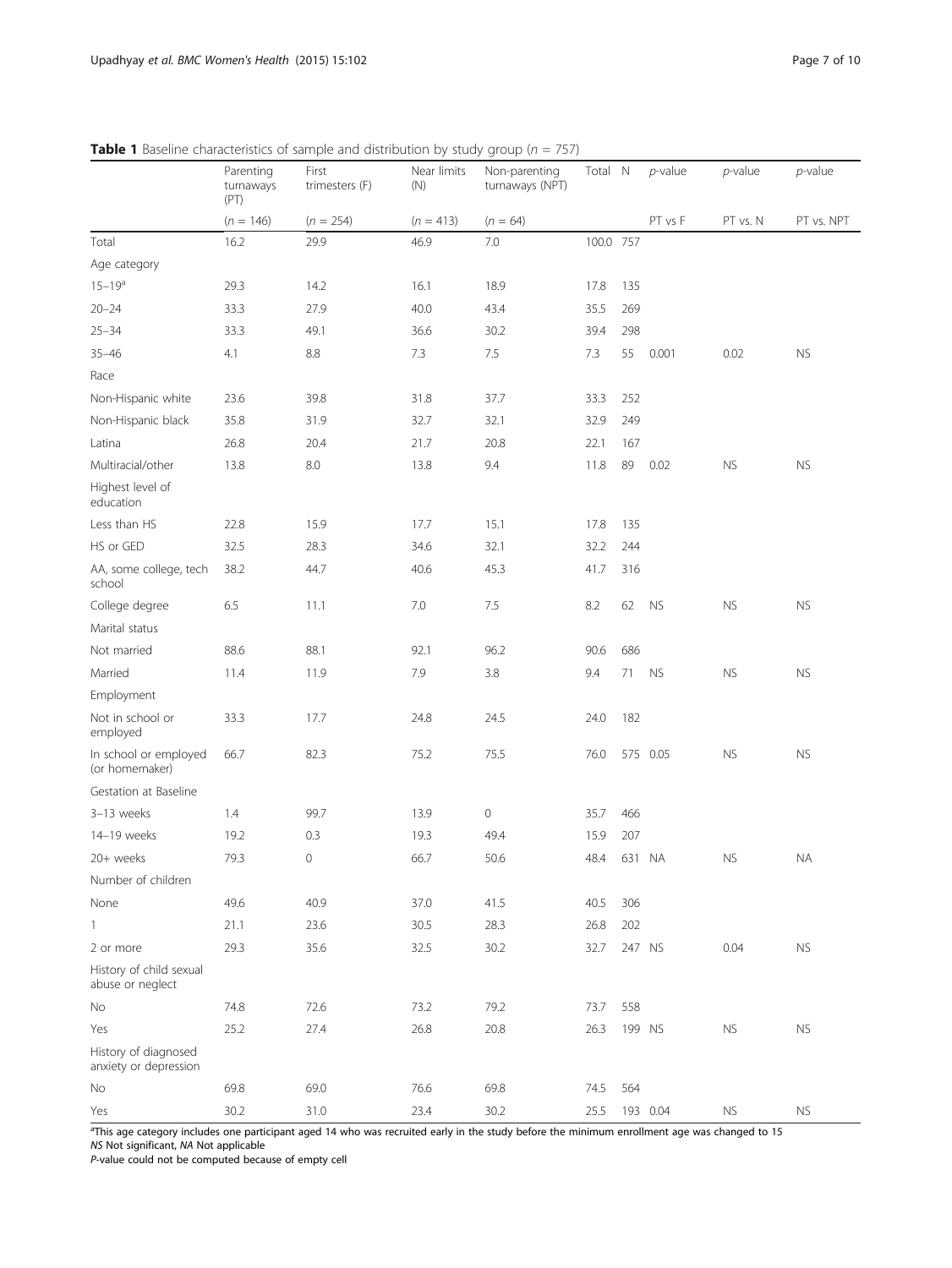<span id="page-7-0"></span>Table 2 Adjusted odds of a having an aspirational one-year plan and adjusted odds having an aspirational one-year plan and achieving it

|                                                         | Adjusted odds of having<br>an aspirational one-year plan<br>$(n = 1,304)$ |               | Adjusted odds of having<br>an aspirational one-year plan<br>and achieving it<br>$(n = 1,024^{\circ})$ |              |  |
|---------------------------------------------------------|---------------------------------------------------------------------------|---------------|-------------------------------------------------------------------------------------------------------|--------------|--|
|                                                         |                                                                           |               |                                                                                                       |              |  |
|                                                         | Adj. odds ratio                                                           | 95 % CI       | Adj. odds ratio                                                                                       | 95 % CI      |  |
| Study Group                                             |                                                                           |               |                                                                                                       |              |  |
| Parenting Turnaway                                      | ref                                                                       |               | ref                                                                                                   |              |  |
| First trimester                                         | $6.37***$                                                                 | (3.53, 11.49) | 1.57                                                                                                  | (0.98, 2.50) |  |
| Near-Limit                                              | $6.56***$                                                                 | (3.80, 11.32) | $1.91**$                                                                                              | (1.25, 2.93) |  |
| Turnaway-Non Parenting                                  | $4.00***$                                                                 | (1.89, 8.50)  | $2.09*$                                                                                               | (1.09, 3.99) |  |
| Sociodemographic characteristics                        |                                                                           |               |                                                                                                       |              |  |
| Age category                                            |                                                                           |               |                                                                                                       |              |  |
| $14 - 19$                                               | 1.94                                                                      | (0.84, 4.48)  | 0.77                                                                                                  | (0.39, 1.52) |  |
| $20 - 24$                                               | 1.23                                                                      | (0.60, 2.51)  | 0.77                                                                                                  | (0.42, 1.43) |  |
| $25 - 34$                                               | 1.04                                                                      | (0.52, 2.08)  | 0.90                                                                                                  | (0.49, 1.63) |  |
| $35 - 46$                                               | ref                                                                       |               | ref                                                                                                   |              |  |
| Race/ethnicity                                          |                                                                           |               |                                                                                                       |              |  |
| Non-Hispanic White                                      | ref                                                                       |               | ref                                                                                                   |              |  |
| Non-Hispanic Black                                      | 0.97                                                                      | (0.62, 1.51)  | 0.84                                                                                                  | (0.58, 1.20) |  |
| Hispanic/Latina                                         | 0.90                                                                      | (0.56, 1.46)  | 0.74                                                                                                  | (0.49, 1.10) |  |
| Multiracial/other                                       | 1.07                                                                      | (0.60, 1.93)  | 0.82                                                                                                  | (0.52, 1.31) |  |
| Highest grade completed                                 |                                                                           |               |                                                                                                       |              |  |
| Less than high school                                   | 0.86                                                                      | (0.52, 1.44)  | 0.77                                                                                                  | (0.51, 1.18) |  |
| High school diploma or GED                              | ref                                                                       |               | ref                                                                                                   |              |  |
| Some college, vocational training, or Associates degree | 0.91                                                                      | (0.60, 1.37)  | 1.06                                                                                                  | (0.76, 1.49) |  |
| College degree                                          | 1.01                                                                      | (0.49, 2.08)  | 0.90                                                                                                  | (0.51, 1.62) |  |
| Marital status                                          |                                                                           |               |                                                                                                       |              |  |
| Married                                                 | $0.56*$                                                                   | (0.32, 0.98)  | 0.80                                                                                                  | (0.47, 1.35) |  |
| Not married                                             | ref                                                                       |               | ref                                                                                                   |              |  |
| Employment                                              |                                                                           |               |                                                                                                       |              |  |
| Not in school or employed                               | ref                                                                       |               | ref                                                                                                   |              |  |
| In school or employed (or homemaker)                    | 0.89                                                                      | (0.59, 1.34)  | 0.85                                                                                                  | (0.60, 1.19) |  |
| Previous children                                       |                                                                           |               |                                                                                                       |              |  |
| $\mathbf 0$                                             | ref                                                                       |               | ref                                                                                                   |              |  |
| 1                                                       | 0.77                                                                      | (0.50, 1.19)  | 0.72                                                                                                  | (0.51, 1.03) |  |
| $2+$                                                    | 0.97                                                                      | (0.59, 1.57)  | 0.70                                                                                                  | (0.47, 1.04) |  |
| History of child sexual abuse                           |                                                                           |               |                                                                                                       |              |  |
| No                                                      | ref                                                                       |               | ref                                                                                                   |              |  |
| Yes                                                     | 0.96                                                                      | (0.64, 1.44)  | 1.23                                                                                                  | (0.87, 1.73) |  |
| History of diagnosed anxiety or depression              |                                                                           |               |                                                                                                       |              |  |
| No                                                      | ref                                                                       |               | ref                                                                                                   |              |  |
| Yes                                                     | 1.08                                                                      | (0.71, 1.64)  | 0.88                                                                                                  | (0.62, 1.25) |  |

a Excludes plans that are not measurable

\*p <0.05, \*\*p <0.01, or \*\*\*p <0.001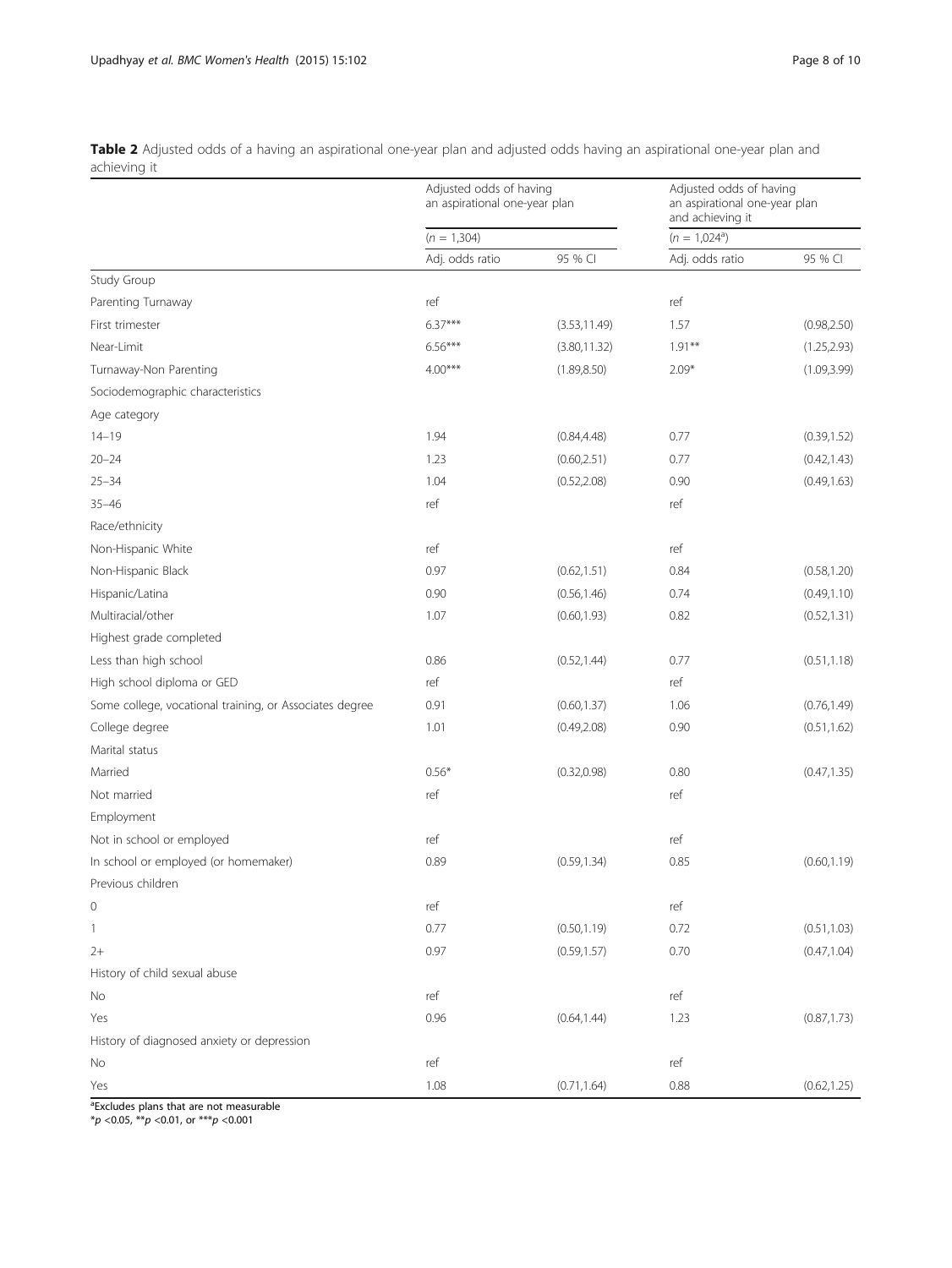<span id="page-8-0"></span>Table 3 Total number of aspirational plans that were unmeasurable, measurable and percentage of measurable plans that were achieved

| Goal type           | Unmeasurable<br>N | Measurable<br>Ν | % of<br>measurable<br>plans that<br>were<br>achieved |
|---------------------|-------------------|-----------------|------------------------------------------------------|
| Child-Related       | 10                | 18              | 88.9                                                 |
| Financial           | $\Omega$          | 96              | 72.9                                                 |
| Other               | 83                | 69              | 72.5                                                 |
| Residence           | 4                 | 122             | 59.8                                                 |
| Employment          | $\mathfrak{D}$    | 237             | 44.7                                                 |
| <b>Fmotional</b>    | 6                 | 50              | 40.8                                                 |
| Fducational         | 4                 | 269             | 30.9                                                 |
| Relationship status | 24                | 39              | 18.0                                                 |
| Total               | 133               | 900             | 47.3                                                 |

Turnaways likely changed their one year plans in two ways after learning of being denied an abortion: First, they often incorporated their forthcoming child into their aspirational one-year plans; these child-related goals were often achieved simply by carrying the pregnancy to term. Turnaways were significantly less likely to have vocational goals compared to women who obtained an abortion, likely because employment-related goals felt unattainable while parenting a newborn. Second, women who were denied a wanted abortion were adjusting to the idea of carrying an unwanted pregnancy to term and likely changed from having more aspirational one-year plans to more neutral or negative expectations for the future.

The greater focus on relationship goals among women in the Near-Limit group may reflect their desires for new and better relationships; women who have an abortion may feel free to leave poor relationships compared to women who are going to have a child with the man involved in the pregnancy. Indeed, as reported in other papers from these data, one-third of participants reported their partner as a reason to have an abortion, including poor relationships and undesirable characteristics for fatherhood [[14](#page-9-0)] and women denied an abortion were slower to end a relationship with the man involved in the pregnancy compared to Near-Limits who received their wanted abortion [[15\]](#page-9-0).

In addition to the straightforward goals of gaining employment or education, many women mentioned personal psychosocial goals they wanted to achieve. A strength of this study is that many points of data on a wide variety of psychosocial and emotional outcomes were available, including life satisfaction, anxiety, and depression allowing us to assess achievement in goals related to mood and happiness which were relatively common. One construct that was not measureable was stability, a common theme among women's visions for the future. Future studies should aim to measure life stability as well as other emotional outcomes to understand how they are affected by pregnancy decisions.

A strength of the study was the use of appropriate comparison groups to understand the effects of abortion. All of the women in our sample had unintended pregnancies and all sought abortion. Comparing those who were denied an abortion to those who received a wanted abortion allows us to control for any unobserved characteristics that would be associated with abortion-seeking for example, the life circumstances that brought women to their abortion decision. In addition, confounders thought to affect our outcome measures were controlled for.

While most women in all groups had positive one-year plans, fewer than half of the goals were achieved within one year. In other words, many women overestimated what they could achieve in one year.

This study has several limitations. First, the Turnaway study is limited to fewer than one thousand women and many women who were invited to participate declined. This study's participation rate is in line with other longitudinal studies [\[16](#page-9-0), [17\]](#page-9-0) yet the women who declined to participate may be different from those who agreed. This analysis enjoyed a relatively high one-year follow-up rate (86 %) with no differentials in the kinds of plans reported by those who completed the one-year interview and those who did not. Additionally, due to sample size limitations, the analysis was unable to determine achievement by specific theme of the goal. Another limitation is that the analysis was unable to evaluate whether all goals were met and for some goals, measurement may have been imprecise, for example, the timing of residential moves. Finally, because many Turnaways likely changed their goals after learning they were denied an abortion, it could not be determined how abortion (or being denied an abortion) affected the women's original goals, before some learned they were going to have to carry to term. Future studies should attempt to assess personal goals before unintended pregnancy to further understand the effect of abortion on life course outcomes.

### Conclusion

This study demonstrates that women who receive a wanted abortion are better able to aspire for the future than women who are denied a wanted abortion and must carry an unwanted pregnancy to term. Support for a woman to have access to abortion is often based on a belief that when faced with an unintended pregnancy, women who have an abortion have better life course trajectories than women who carry their unintended pregnancies to term. There is a belief that access to abortion is important for equal opportunities for women